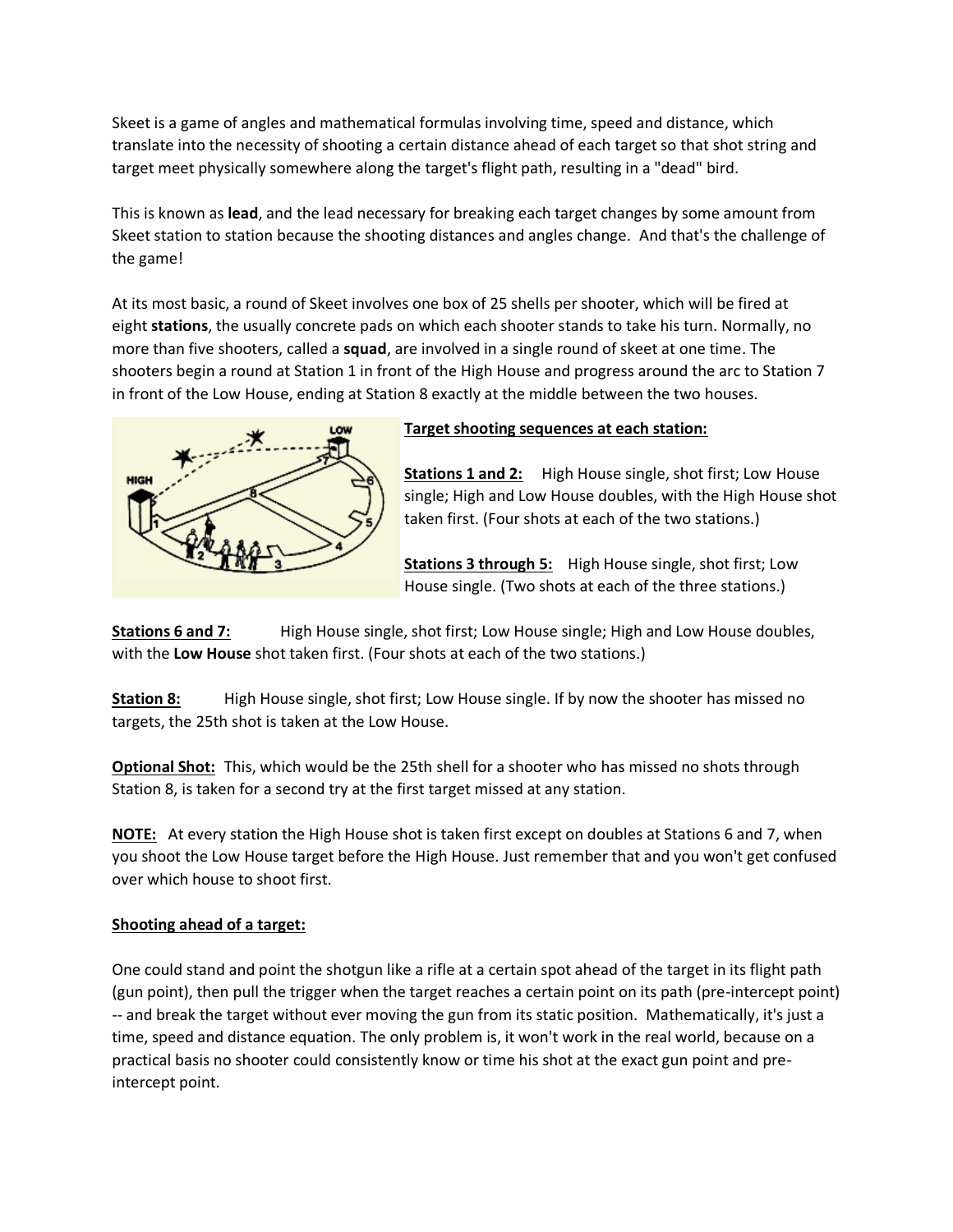So the shooter must swing with the target and lead it by a certain distance to account for the time it takes to pull the trigger, the shell to fire and the shot string to travel into the target's path so the target runs into it.

There are three methods of leading a target as mentioned below.

**Sustained, or maintained, lead:** The shooter picks up the target in his peripheral vision as it emerges from the window, immediately begins moving ahead of it, adjusts for the correct lead distance and fires the instant that distance is seen, *keeping the gun moving after the shot.* This is the lead used by most Skeet shooters today.



**Swing-through lead:** The shooter allows the target to get ahead of the gun, swings through it and fires the instant he judges he has the correct lead, *keeping the gun moving after the shot.*

**Pull-ahead lead:** The shooter swings **to** the target when he sees it, then quickly pulls ahead to what he considers the correct lead and fires instantly, *keeping the gun moving after the shot.*

Notice that no matter what method is used, the shooter fires **instantly** when he sees the necessary lead. This is important because these targets are moving *fast* and offer little or no margin for tinkering around with minor adjustments.

The beginning shooter will likely anquish for some time over exactly which lead method is best for him, and only he can decide that, but there should be no indecision nor questioning the need to **keep the gun moving after the shot (**known as **follow-through)**.

Without follow-through, no matter what lead method you use or what distance your lead, you'll almost certainly miss the target. It's called **stopping the gun**, and it probably accounts for more misses on a Skeet range than any other mistake. And, of course, you **must** be swinging the gun on the same horizontal plane as the target. Shooting over or under the target causes many misses and shooting **over** it accounts for most of those. **If you don't see the target on or just above the front bead of your gun, you're probably about to shoot over it.**

| <b>SUGGESTED HIGH AND LOW HOUSE LEADS AT EACH STATION</b> |                                                             |                                                       |                                                                                                      |               |               |                                              |                                                   |
|-----------------------------------------------------------|-------------------------------------------------------------|-------------------------------------------------------|------------------------------------------------------------------------------------------------------|---------------|---------------|----------------------------------------------|---------------------------------------------------|
|                                                           | 2                                                           | 3                                                     | 4                                                                                                    | 5             | 6             |                                              | 8                                                 |
| High:<br><b>None</b><br>Low:                              | High:<br>$1' - 2 - 1/2'$<br>Low:<br>$10" - 12"$ 2' - 2-1/2' | High:<br>$ 4' - 4 - 1/2' $<br>Low:<br>$ 4 - 4 - 1/2 $ | High:<br>$ 4'-4-1/2'  4'-4-1/2'  2'-2-1/2'$<br>Low:<br>$ 4' - 4 - 1/2'  4' - 4 - 1/2'  1 - 1 - 1/2'$ | High:<br>Low: | High:<br>Low: | High:<br>$ 10" - 12"$<br>Low:<br><b>None</b> | None:<br><b>Cover each</b><br>target<br>and shoot |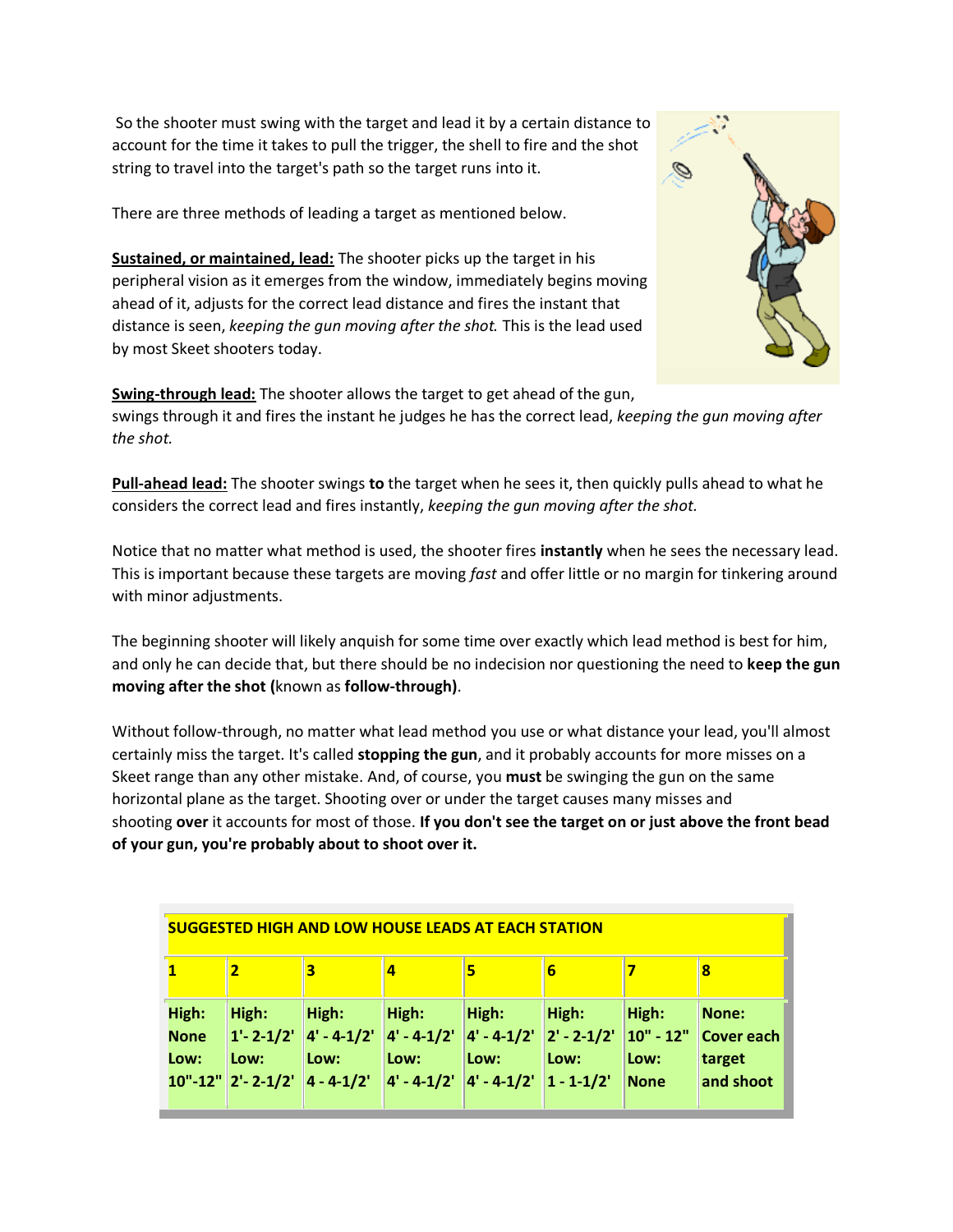The amount of lead required to break a target is highly variable from shooter to shooter because it depends greatly on how fast the shooter swings the gun. Only with constant and consistent practice will you get the feel of how much lead on each station works best for you. When you break a target, try to remember the sight picture and lead that did it, then try to repeat it the next time on that target.

In general, try to break going-away targets before or near the center stake and let incoming targets go past the stake and come to you. There's no sense in trying to break an incoming target while it's still far away from you, when you can break it easily when it's nearby.

## *Station 8... Grrrrrrrr...*

The High and Low House targets from Station 8 are definitely tricky and guaranteed to frustrate the beginning shooter. At this station, you are a mere 18 feet from the target crossing point and must break each target before it passes the station or it's counted as a miss. And since you're also only about 20 yards from the window and the target is coming almost straight at you, it will be at and beyond you before you know it if you're not fully alert and prepared. Give yourself the maximum advantage on this close-in target by standing in the right-rear corner of the pad for the High House and the left-rear corner for the Low House.

Station 8 can be extremely daunting, but there is a way to avoid the angst and ease into this bugger

gradually until you get the hang of it. Once you do, you'll wonder how you ever missed it because it's actually one of the easiest targets on the field.

**How to learn Station 8:** Don't start out shooting from Station 8. It's that simple. To learn the High House, for example, walk about halfway between Station 8 and the Low House and shoot it from there. Then as you begin breaking targets gradually move closer to Station 8 until you can break them from there. For the Low House, do the opposite.



For all Station 8 shots, start with the gun pointing about three feet outside the window on the target's flight path and look at the window. When the target appears, swing at and with it smoothly and *quickly*, cover it up and shoot *the instant* it's covered -- *and keep the gun moving*. The more open your choke is on this face-hugger, the better chance you'll have of breaking it. It can be broken fairly easily by an accomplished shooter with a modified choke -- or even a full -- but you should avoid any choke of tighter constriction than improved cylinder, at least while you're learning.

## *To shoulder or not to shoulder*

Should you pre-mount the gun before calling for a target -- or should you use the unmounted gun method, pushing the gun five or six inches away from your shoulder and dropping the bottom of the butt just below the elbow? Virtually all the old-timers of decades ago started with an unmounted gun. Virtually all skeet shooters today start with a mounted gun. Only you can decide which works best for you. Try it both ways and decide for yourself.